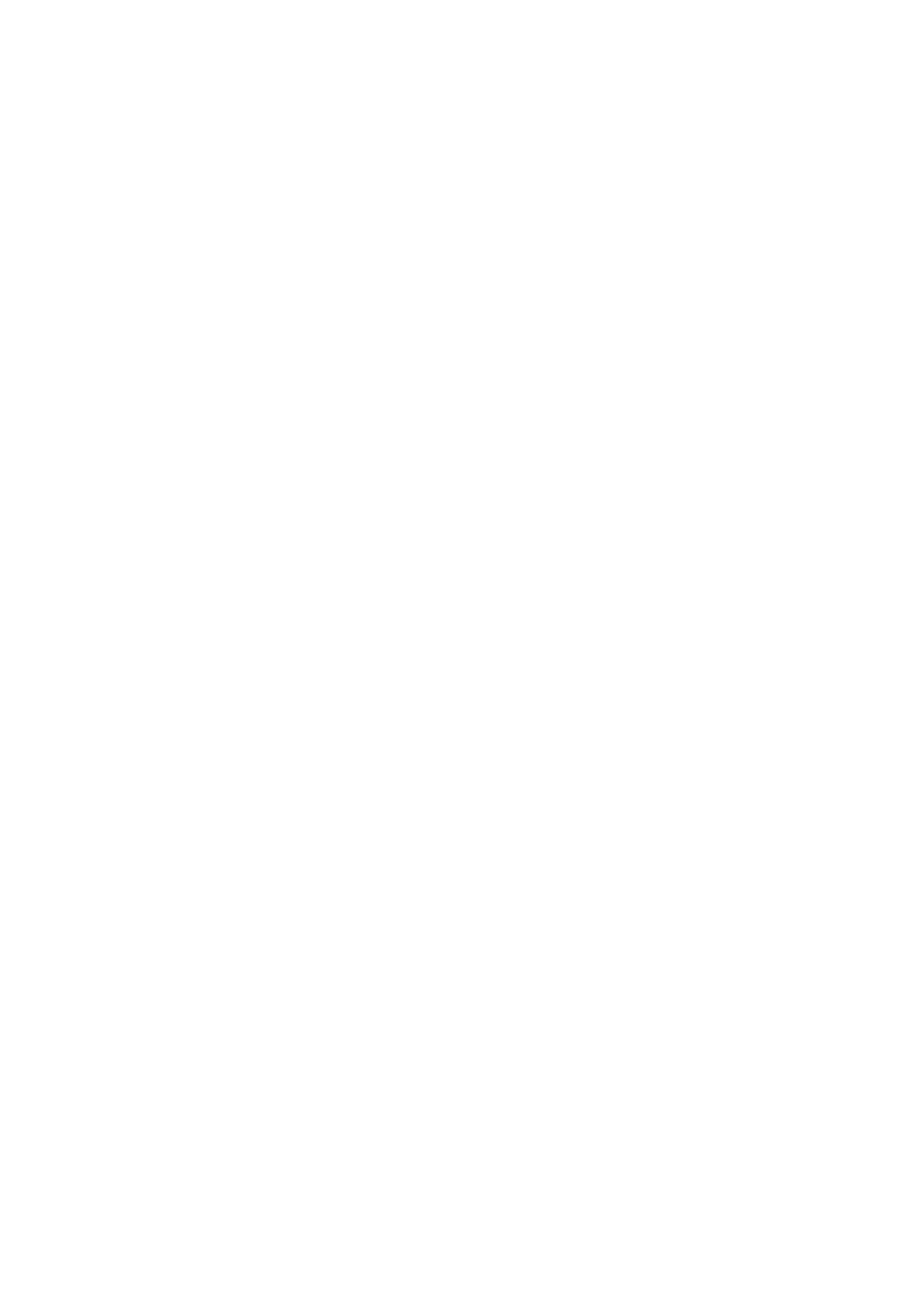

#### **Chapter 9**

### **Restructuring and Insolvency**

Australia has a comprehensive legal regime relating to restructuring and insolvency. It is predominantly contained in the Corporations Act 2001 (Cth) (**Corporations Act**). The main restructuring and insolvency procedures in Australia are:

- administrations, including deeds of company arrangement (**DOCAs**);
- schemes of arrangement;
- liquidations (also known as 'winding ups'); and
- receiverships.

Each of these are discussed below.

Australia's restructuring and insolvency procedures are generally considered 'creditor-friendly', focused on achieving the best return for creditors.

#### **Administration**

### **Overview**

Administration is governed by Part 5.3A of the Corporations Act and is the most common form of corporate reorganisation. It involves the appointment of an external administrator and is designed to resolve a company's future direction. The administrator takes control of the company and its business with the objective of maximising the chances of the company or its business continuing in existence or, if that is not possible, to obtain a better return for the company's creditors and members. This may include reorganisation in the form of a DOCA.

# **Appointment**

Administration commences on the day an administrator is appointed. The company can appoint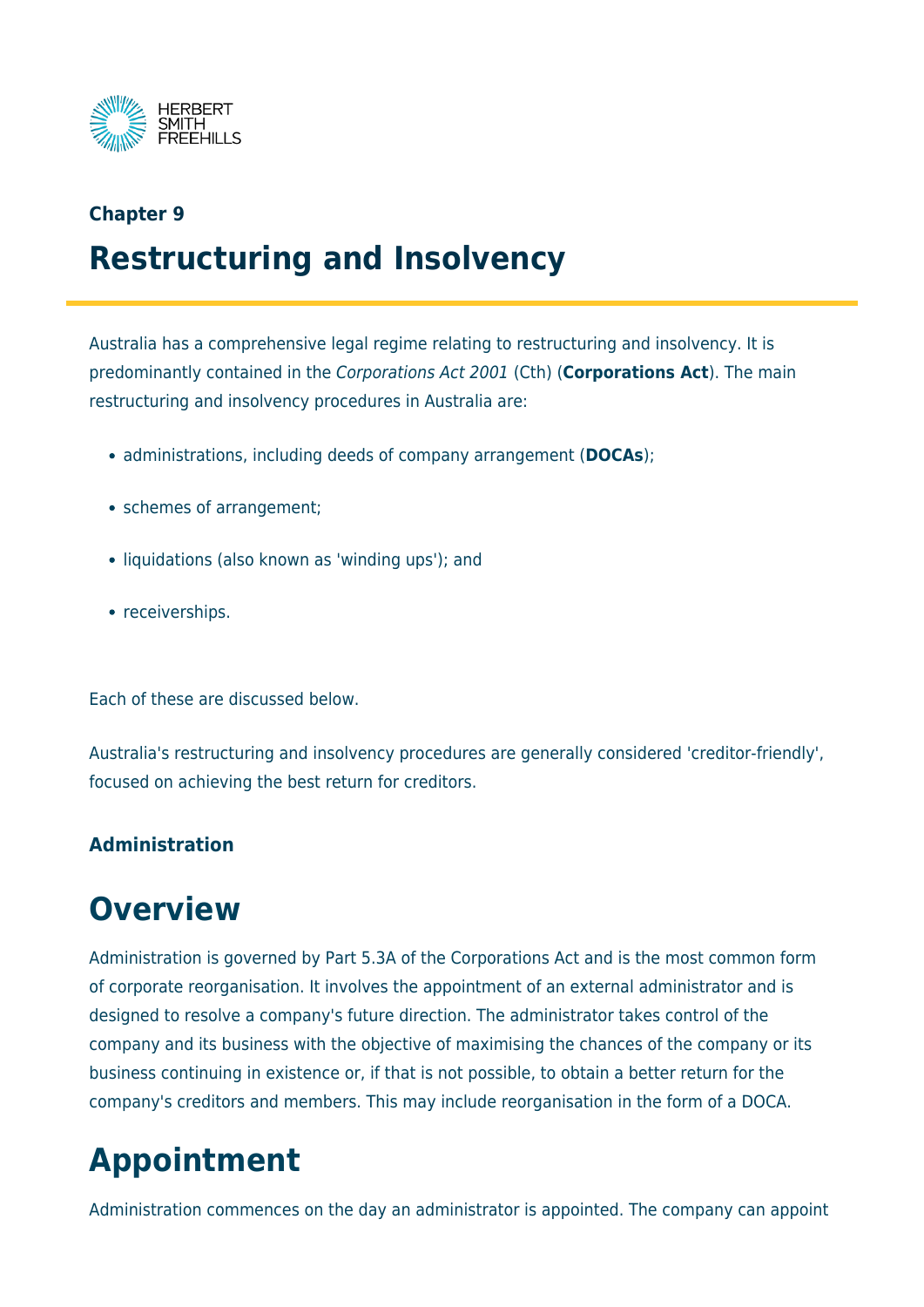an administrator if its board resolves that the company is, or is likely to become, insolvent (i.e. if it is not able to pay its debts as and when they fall due). This is referred to as 'voluntary administration'.

An administrator can also be appointed by a liquidator or provisional liquidator if he or she thinks that the company is, or is likely to become, insolvent, or a secured creditor who has an enforceable security interest in the whole, or substantially the whole, of a company's property. However, secured creditors usually prefer to appoint a receiver.

### **Supervision and control**

The administrator has control of the company's business, property and affairs, and has broad powers to carry on, terminate or dispose of the business or property of the company (subject to certain exceptions).

Although the appointment of an administrator cannot be revoked, an administrator can be removed by the creditors or the court in certain circumstances.

# **Stages and timing**

The two main stages of an administration are the first and second meetings of creditors. Two issues are determined at the first meeting: (i) whether the administrator should be replaced by another person; and (ii) whether a creditors' committee should be appointed.

The company's future direction is decided at the second meeting of creditors. The creditors will consider the administrator's report and determine whether: (i) the company should execute a DOCA; (ii) the administration should end and control of the company be returned to the directors; or (iii) the company should be wound up.

# **Moratorium**

A stay, referred to as a 'moratorium', applies throughout the duration of the administration which prevents, among other things, the winding-up of the company, secured parties enforcing security interests, lessors or third parties taking possession of leased or owned property, and court or enforcement proceedings against the company or its property.

There are exceptions to the moratorium including where creditors obtain the administrator's consent, or leave of the court to enforce, or have taken steps to enforce the security before the administration's commencement. A secured creditor with security over the whole, or substantially the whole, of the company's property may also take enforcement action within the 'decision period' (13 business days from notice of the administrator's appointment).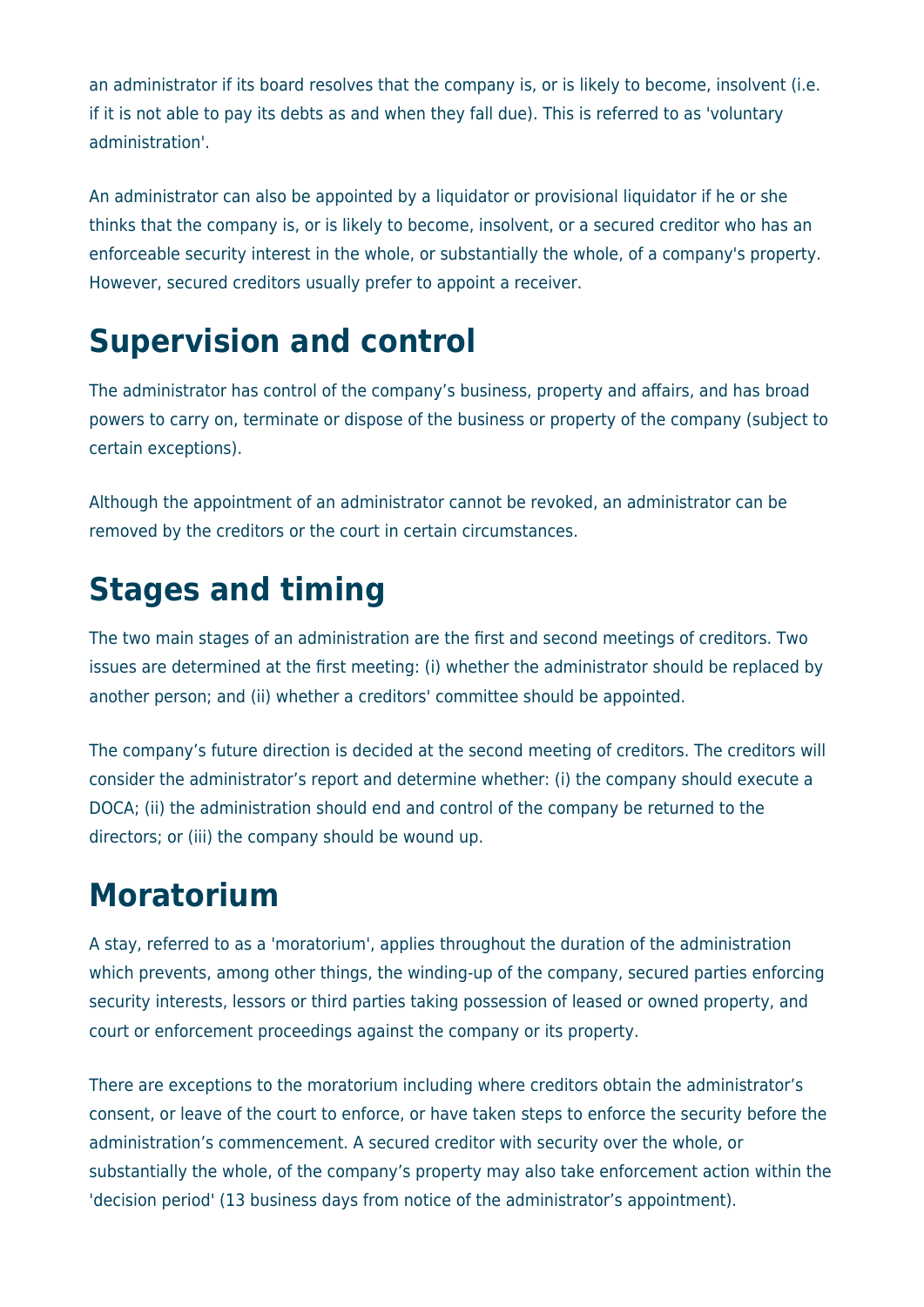The stay does not commonly prevent counterparties from exercising contractual rights to terminate a contract, accelerate debt or make demands for payment, but this position is expected to change in 2018 when new legislation restricting the enforceability of 'ipso facto' clauses is anticipated to come into effect.

# *Ipso facto* **stay**

Where a company enters administration there is a stay on contractual counterparties exercising contractual rights (including rights to terminate the contract) by reason of:

- the company having entered administration;
- the company's financial position;
- a prescribed reason (none have yet been prescribed); or
- something that is in substance contrary to the above.

The *ipso facto* stay is not intended to restrict a counterparty from enforcing a right for any other reason, such as a breach involving non-payment or non-performance. The ipso facto stay does not apply to contracts entered into prior to 1 July 2018, and there are number of other exceptions, including for certain types of contracts and rights.

# **Operation of the business**

The administrator has the power to operate the company's business. The company may continue to incur debts and obligations, and sell products and services in the ordinary course of business, with the administrator's authorisation. The administrator is personally liable for debts and liabilities incurred in performing his or her functions and powers for: (i) services rendered; (ii) goods bought; (iii) property hired, used or occupied; and (iv) repayment of money borrowed (and related costs and interest). However, the administrator is entitled to be indemnified out of the company's property for debts and liabilities incurred in the performance of the administrator's functions. This will generally take priority over unsecured creditors but not secured creditors.

# **Business and asset sales**

The administrator has the power to dispose of the business and property of the company. The administrator must act reasonably in exercising that power. However, the administrator must not dispose of secured property, or property of which someone else is the owner or lessor,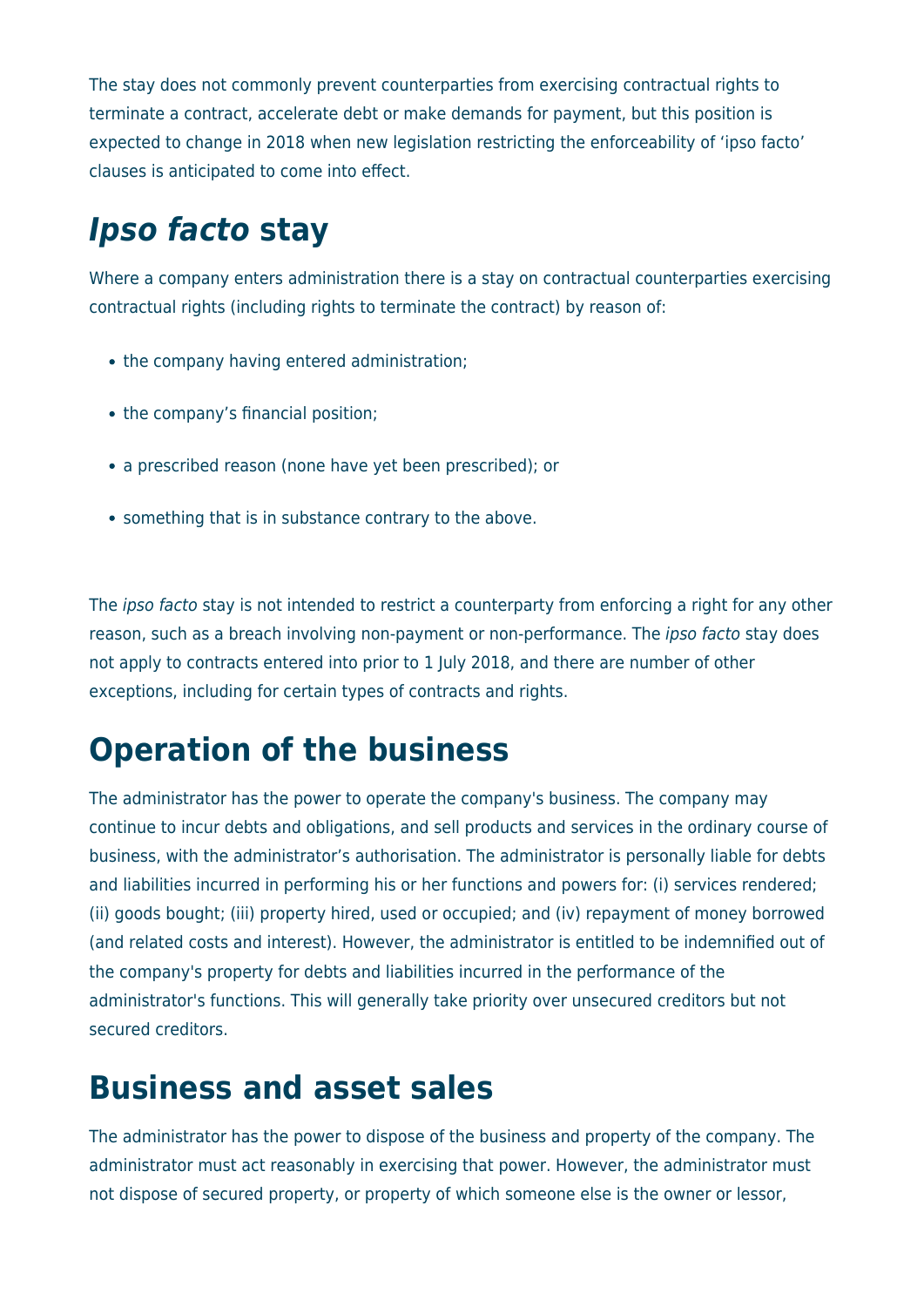unless: (i) the disposal is in the ordinary course of the company's business; (ii) the written consent of the secured party, owner or lessor has been obtained; or (iii) leave of the court has been granted. Proceeds of sale of secured property must be applied to any debts secured by the security interest over the assets sold. The purchaser will acquire the assets free of existing claims and security.

# **DOCA**

Before the second meeting of creditors, any person may propose a reorganisation by way of a DOCA. The DOCA may recommend a variety of things to achieve a better return to creditors than would otherwise be available in a liquidation. The rights of secured creditors, owners and lessors will generally not be affected by a DOCA (subject to certain important exceptions).

The administrator will give its opinion as to whether a DOCA is in the creditors' interests. The creditors will subsequently vote on whether the company should enter into the DOCA. If a majority of the creditors (by value and number) vote in favour of the resolution, the DOCA will be approved. It will subsequently be executed by the administrator. A DOCA will bind the company, its officers and members, the deed's administrators, and all creditors (subject to certain exceptions).

#### **Schemes of arrangement**

Schemes of arrangement in Australia may be creditors' schemes (i.e. schemes affecting the rights of creditors of a company) or members' schemes (i.e. schemes affecting the rights of members (shareholders) of a company). A creditors' scheme is a court approved compromise or arrangement between a company and its creditors (or class thereof).

A scheme of arrangement is usually proposed by a company to its creditors. The process involves the following 3 main steps:

- an application is made to the court for an order to convene a meeting of creditors (or class thereof) to vote on the proposed compromise or arrangement. Notice must be given to ASIC, who must have a reasonable opportunity to consider the terms of the proposed compromise or arrangement and to make submissions to the court;
- the meeting of creditors is held at which creditors vote on the proposed compromise or arrangement; and
- if the creditors vote in favour of the proposed compromise or arrangement, the court then decides whether to approve the scheme.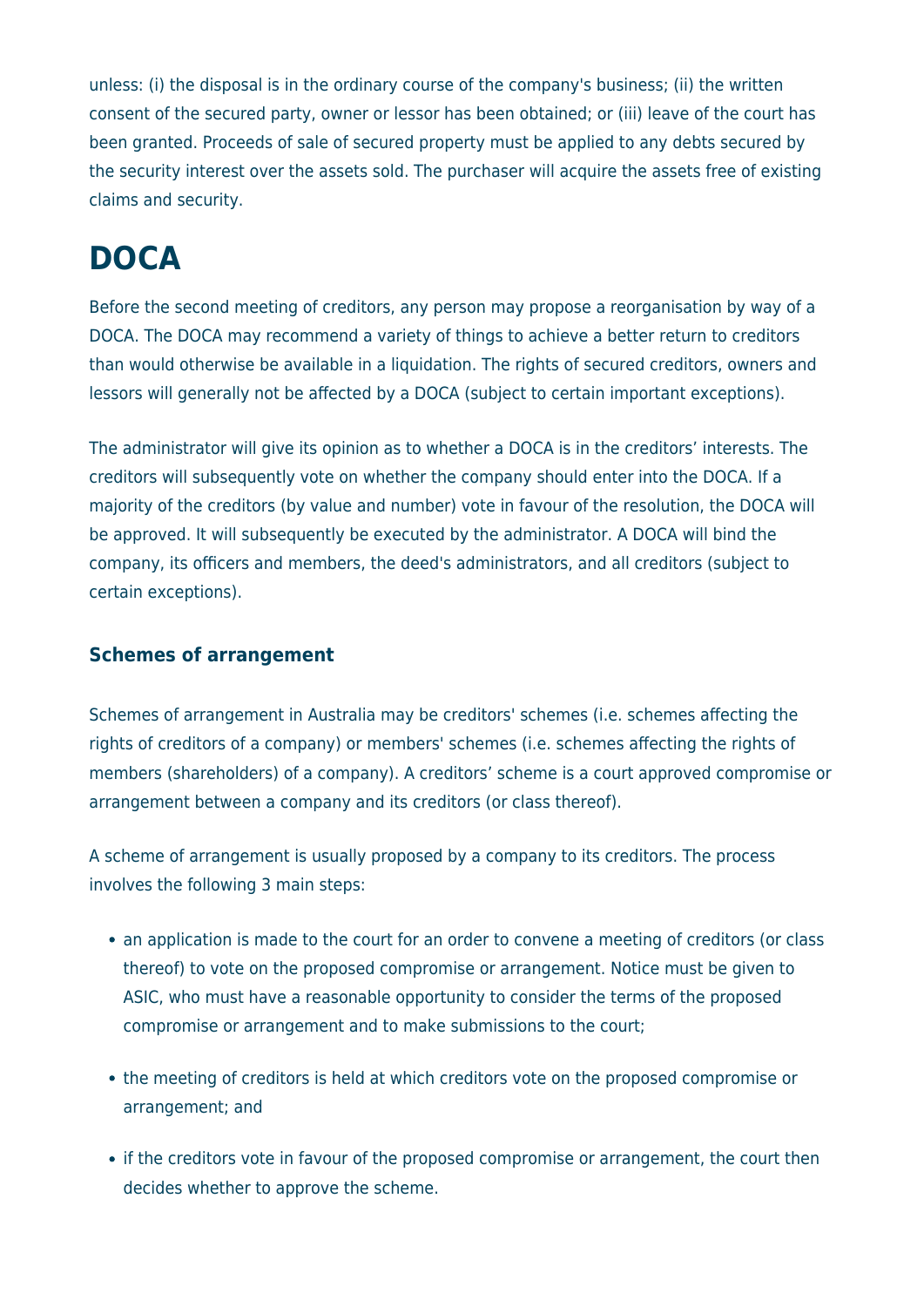To be approved, a majority in number and at least 75% by value of creditors present and voting must vote in favour of the scheme. The court may grant its approval of the scheme subject to any conditions it thinks fit. Once approved, the scheme takes effect in accordance with its terms.

Creditors' schemes of arrangement are generally only used in respect of large financial restructurings as they are considered relatively lengthy and expensive processes.

There is an *ipso facto* stay that applies where a scheme of arrangement is proposed to avoid an insolvent liquidation of the company.

#### **Compulsory liquidation and voluntary liquidation**

Compulsory liquidations (where the court orders the winding up of the company) and voluntary liquidations (where the shareholders vote for the company to be liquidated) are governed by the Corporations Act and are commonly used in Australia. They involve the appointment of an external liquidator to the company. The objective of the liquidation is to collect the company's assets, realise them and distribute the proceeds of sale to creditors. The liquidator also has broad powers to investigate the company's affairs and challenge certain transactions entered into by the company.

# **Initiation**

#### **Compulsory liquidation**

Compulsory liquidations are initiated by application to the court for an order that the company be wound up. The application may be made by a variety of persons including the company, its members and creditors. The court can make the order on a number of grounds. It is most commonly made on the basis the company is insolvent. The company is presumed to be insolvent if it fails to comply with a statutory demand.

# **Voluntary liquidation**

Members of a company can resolve to wind up the company by way of a voluntary liquidation, at which point a liquidator is appointed. If a declaration of solvency is made by the directors, it will be a 'members' voluntary liquidation, which is intended to be a solvent process. If no such declaration is made, or if a liquidator subsequently finds the company is in fact insolvent, it will be a creditors' voluntary liquidation. Creditors of a company in administration may also appoint a liquidator at the second meeting of creditors, having resolved that the company be wound up. The administrator generally becomes the liquidator in that instance.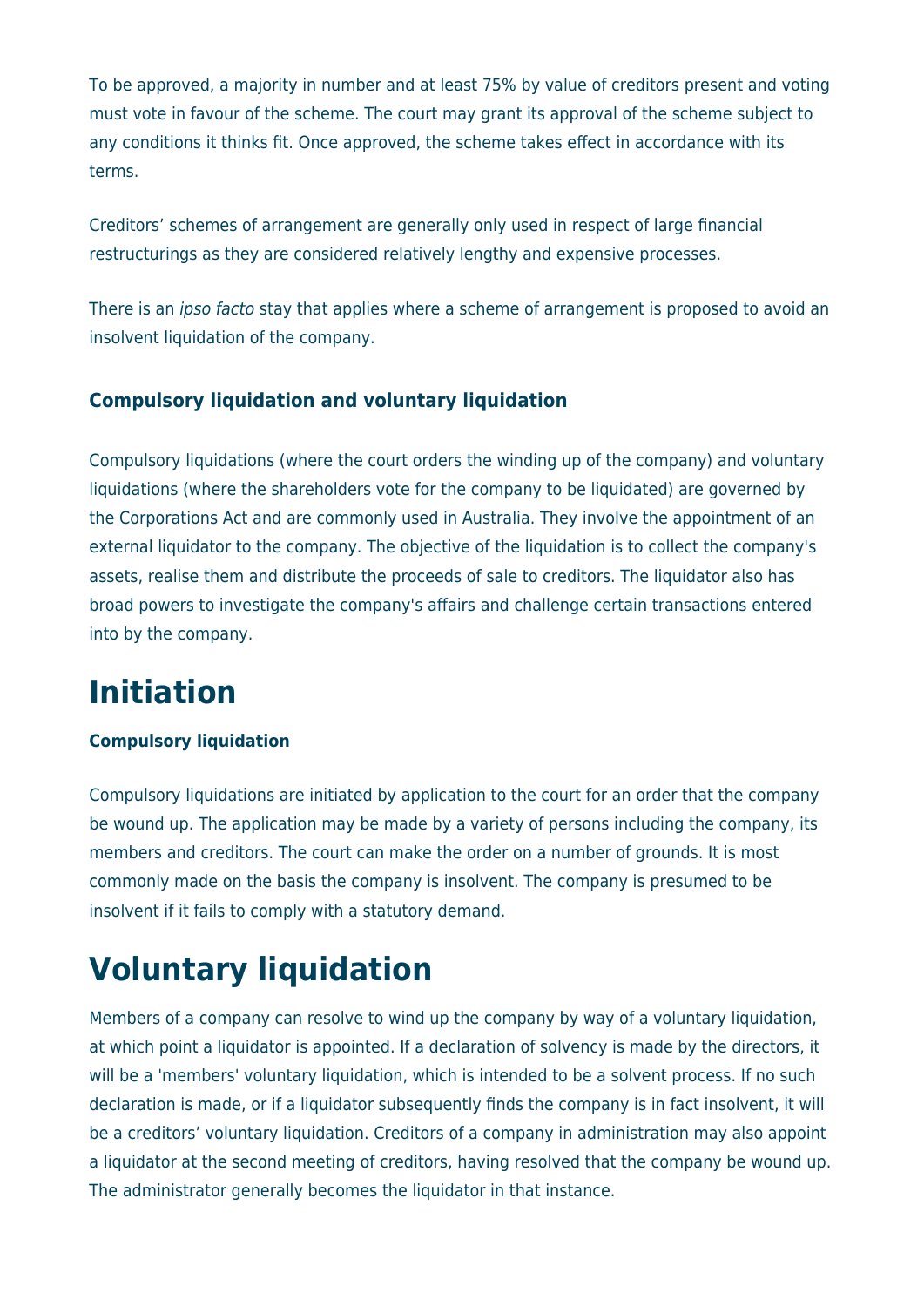# **Supervision and control**

The liquidator supervises and controls the liquidation. The court has little or no involvement, unless applications are made to, or the liquidator has been appointed by, the court. The court and the creditors may, in certain circumstances, remove and replace the liquidator.

# **Operation of the business**

The business of the company is usually shut down before or upon commencement of the liquidation. However, the liquidator has the power to carry on the business of the company provided it is for the beneficial disposal or winding up of the business.

### **Business and asset sales**

The liquidator will conduct a sale of the business and assets of the company with a view to benefiting the creditors. The liquidator is at liberty to choose the nature of the sale, and does not need creditor or court approval, but in doing so, the liquidator is required to exercise due care and diligence. Except in certain circumstances relating to the sale of secured property and payments statutorily preferred, sale proceeds form part of the assets of the company available for distribution to the company's creditors. If the liquidator sells secured property, the secured creditor will be entitled to be repaid from the proceeds of any sale in priority to other creditors. The liquidator does not have the power to sell assets free of security (unless in certain circumstances where the security has vested).

#### **Receivership**

Secured creditors may appoint external officeholders, known as 'receivers', to take possession of and sell the secured property to repay the debt secured by the security interest. A 'receiver and manager' has broad powers to manage the company's business and will generally seek to sell it as a 'going concern'.

Receiverships are governed by Part 5.2 of the Corporations Act and the security agreement between the company and the secured party. The court also has the power to appoint receivers, but this rarely occurs in practice.

The court typically has little or no involvement in the receivership, although it has certain powers which it can exercise if necessary.

There is an ipso facto stay that applies where a receiver is appointed to the whole, or substantially the whole, of a company's assets.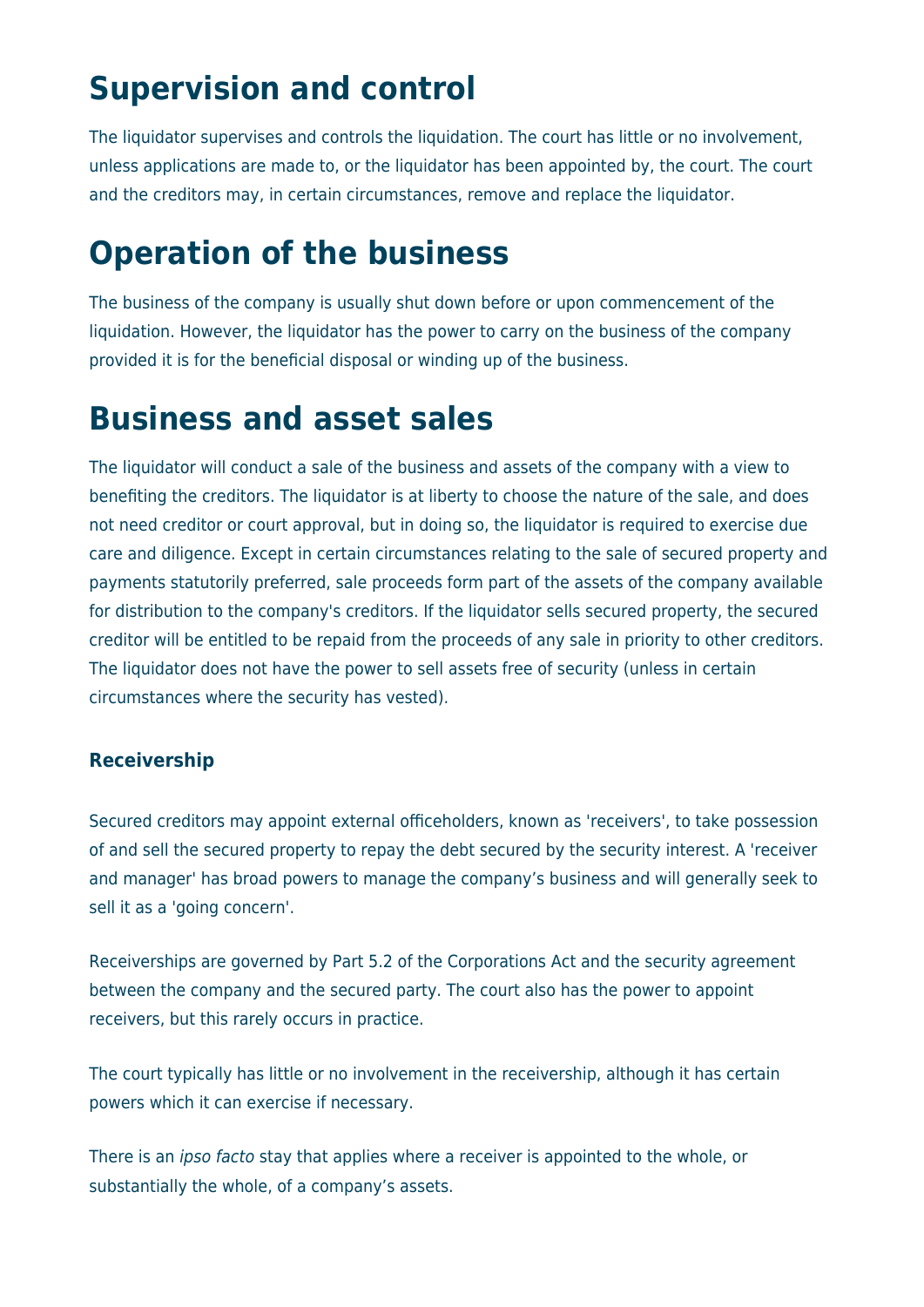# **Appointment**

The security agreement generally grants the secured party the right to appoint a receiver when the security becomes enforceable. This is generally following the occurrence of an 'event of default'. The appointment is made by way of deed, entered into between the secured party and the receiver, and the receiver usually requires an indemnity from the secured creditor.

# **Operation of the business**

The receiver frequently operates the business of the company during the receivership if the receiver has been appointed over all the assets of the company.

### **Business and asset sales**

The receiver has the power to sell the secured property over which they are appointed. The receiver must take reasonable care to sell the property at market value or, if the property does not have a market value, for the best price reasonably obtainable.

Proceeds of sale are applied according to the security agreement under which the receiver was appointed. The security agreement will normally provide for payment of the receiver's costs, expenses and remuneration first and then repayment of the debt secured by the security interest. Any surplus must be paid back to the company.

#### **Comparison with the U.S. Bankruptcy Code**

Whilst the insolvency laws in Australia and the U.S. have similar purposes, there are key differences between these regimes. Broadly speaking, Chapter 7 of the U.S. Bankruptcy Code (**Chapter 7**) is the equivalent to Australian liquidation. Certain features of administration and schemes of arrangement in Australia are analogous to Chapter 11 of the U.S. Bankruptcy Code (**Chapter 11**), however there are also significant distinctions.

Chapter 11 is intended to comprehensively deal with all creditors and other interest holders in a single process, which is intended to result in a plan of reorganisation. If approved, all secured debt will typically be treated under such plan and all unsecured debt and equity interests may be compromised. By contrast, a scheme of arrangement under Australian law would only deal with a specific class of debt.

Filing for relief under Chapter 7 or Chapter 11 provides a debtor with a broad moratorium, which stays an array of creditor actions. This moratorium has some similarities to the stay applicable during an administration in Australia. However, the stay under a liquidation in Australia is more limited than a Chapter 7 or Chapter 11 moratorium, and there is no stay